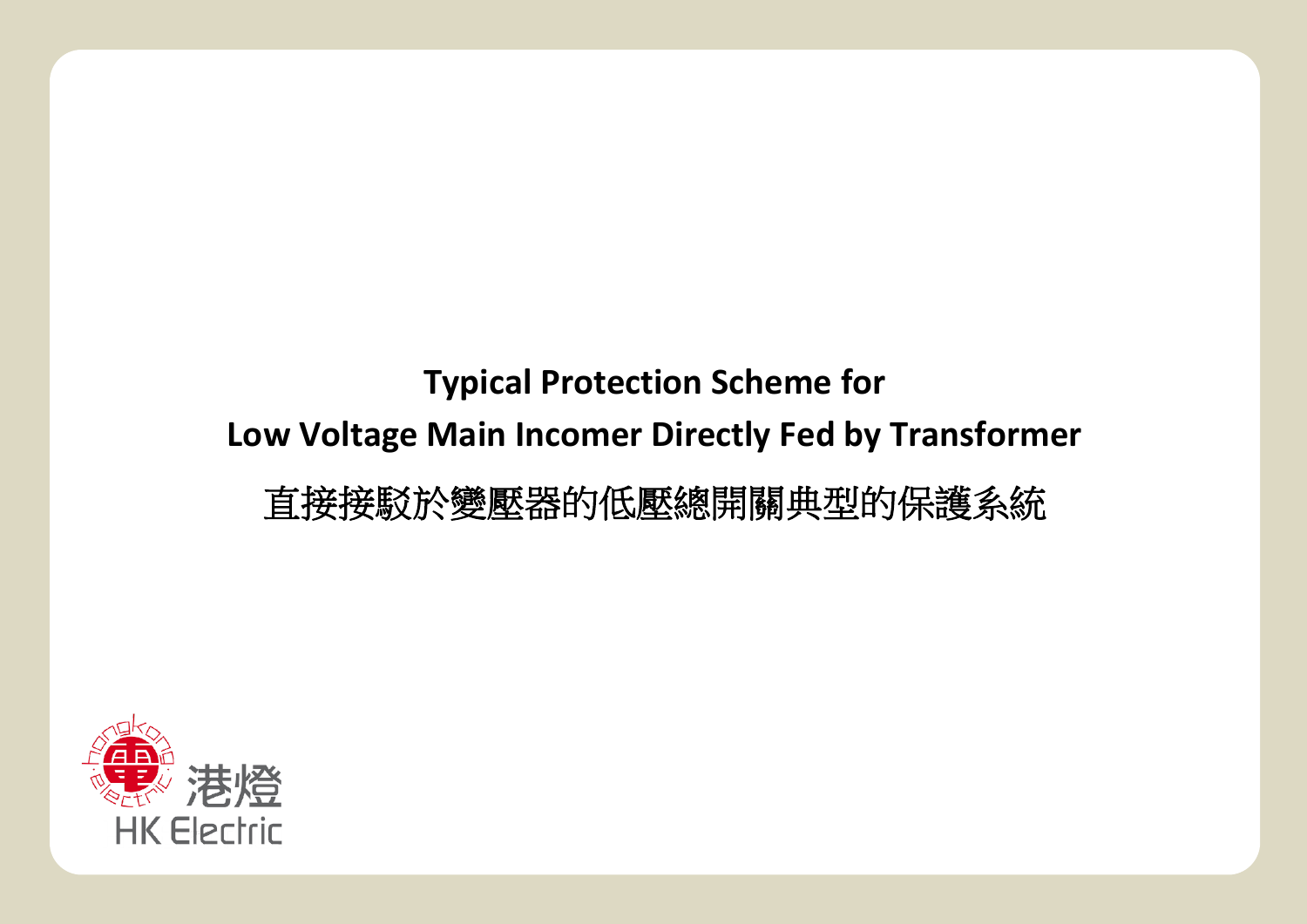|                |             | 電流互感器       | <b>Current Transformer</b> |                      | 過流繼電器<br>Overcurrent Relay                   |                                          |                                           |                                              | 接地故障繼電器<br>Earth Fault Relay                  |                                           |
|----------------|-------------|-------------|----------------------------|----------------------|----------------------------------------------|------------------------------------------|-------------------------------------------|----------------------------------------------|-----------------------------------------------|-------------------------------------------|
| 製造<br>Make     | 比率<br>Ratio | 等級<br>Class | 伏安培<br>VA                  | 電流互感器數量<br>No. of CT | 型號及特性<br>Model Number and<br>Characteristics | 操作桿設定值<br><b>Plug Setting</b>            | 時間倍率設定值<br><b>Time Multiplier Setting</b> | 型號及特性<br>Model Number and<br>Characteristics | 操作桿設定值<br><b>Plug Setting</b>                 | 時間倍率設定值<br><b>Time Multiplier Setting</b> |
|                | 2250/5      | 5P20        | 15VA                       | $\overline{7}$       | CDG34<br>(EI)                                | 100%                                     | 0.1                                       | CDG11<br>(NI 1.3s)                           | 10%                                           | 0.1                                       |
|                |             |             | 10VA                       | $\overline{7}$       | CDG34<br>(EI)                                | 100%                                     | 0.1                                       | CDG11<br>(NI 1.3s)                           | 30%                                           | 0.5                                       |
| Circutor       | 1600/5      | 5P20        |                            |                      |                                              | 75%                                      | 0.1                                       | CDG16<br>(NI 1.3s)                           | 10%<br>30%                                    | 0.1<br>0.5                                |
|                |             |             | 15VA                       | $\overline{7}$       | CDG34<br>(EI)                                | 100%                                     | 0.1                                       | CDG14<br>(EI)                                | 10%                                           | 0.1                                       |
|                |             |             |                            |                      |                                              |                                          |                                           | CDG <sub>16</sub><br>(NI 1.3s)               | 10%<br>30%                                    | 0.1<br>0.5                                |
|                | 1500/5      | 5P20        | 15VA                       | $\overline{7}$       | CDG34<br>(EI)                                | 100%                                     | 0.1                                       | CDG11<br>(N11.3s)                            | 10%                                           | 0.1                                       |
| DK<br>Moriarty | 2500/5      | 10P20       | 15VA                       | $\overline{4}$       | MCGG62<br>(EI)                               | 90%                                      | 0.125                                     | MCGG22<br>(EI)                               | 10%                                           | 0.1                                       |
| Ltd            | 1600/5      | 10P20       | 10VA                       | $\overline{4}$       | P121<br>(EI)                                 | 100%                                     | 0.2                                       | P <sub>121</sub><br>(EI)                     | 10%                                           | 0.075                                     |
|                | 2250/5      | 5P20        |                            |                      | 2TJM30<br>(EI)                               | 100%                                     | 0.1                                       | 2TJM70<br>(NI 1.3s)                          | 40%                                           | 0.3                                       |
|                |             |             |                            | 15VA                 | 4                                            | MIT114, MJT314,<br><b>MJT315</b><br>(EI) | 100%                                      | 0.1                                          | MIT114, MJT314,<br><b>MJT315</b><br>(NI 1.3s) | 10%                                       |
| <b>DPI</b>     |             |             |                            |                      | <b>MJT315</b><br>(EI)                        | 32%                                      | 0.1                                       | <b>MJT315</b><br>(NI 1.3s)                   | 10%                                           | 0.1                                       |
|                |             |             |                            | $\overline{7}$       | 2TJM30<br>(EI)                               | 100%                                     | 0.1                                       | 2TJM70<br>(NI 1.3s)                          | 10%                                           | 0.1                                       |
|                | 1600/5      | 10P20       | 7.5VA                      | $\overline{4}$       | MRI1-IE<br>(EI)                              | 100%                                     | 0.1                                       | MRI1-IE<br>(NI 3s)                           | 10%                                           | 0.1                                       |
| ECT            | 2000/5      | 10P20       | 15VA                       | $\overline{7}$       | 2TJM30<br>(EI)                               | 100%                                     | 0.1                                       | 2TJM70<br>(NI 1.3s)                          | 25%                                           | 0.1                                       |
| ERWIN          | 2250/5      | 10P20       | 15VA                       | $\overline{7}$       | 2TJM30<br>(EI)                               | 100%                                     | 0.1                                       | 2TJM70<br>(NI 1.3s)                          | 10%                                           | 0.1                                       |
| Evolution      | 1400/5      | 10P20       | 15VA                       | $\overline{7}$       | 2TJM30<br>(EI)                               | 100%                                     | 0.1                                       | 2TJM70<br>(NI 1.3s)                          | 20%                                           | 0.1                                       |
| Hobut          | 2250/5      | 10P20       | 15VA                       | $\overline{4}$       | CDG34<br>(EI)                                | 100%                                     | 0.1                                       | CDG14<br>(EI)                                | 20%                                           | 0.1                                       |
| ITL.           | 2500/5      | 5P15        | 15VA                       | $\overline{4}$       | P121<br>(EI)                                 | 90%                                      | 0.1                                       | P <sub>121</sub><br>(EI)                     | 8%                                            | $\mathbf{1}$                              |
| K-Line         | 2250/5      | 5P20        | 15VA                       | $\overline{7}$       | 2TJM30<br>(EI)                               | 100%                                     | 0.1                                       | 2TJM70<br>(NI 1.3s)                          | 10%                                           | 0.1                                       |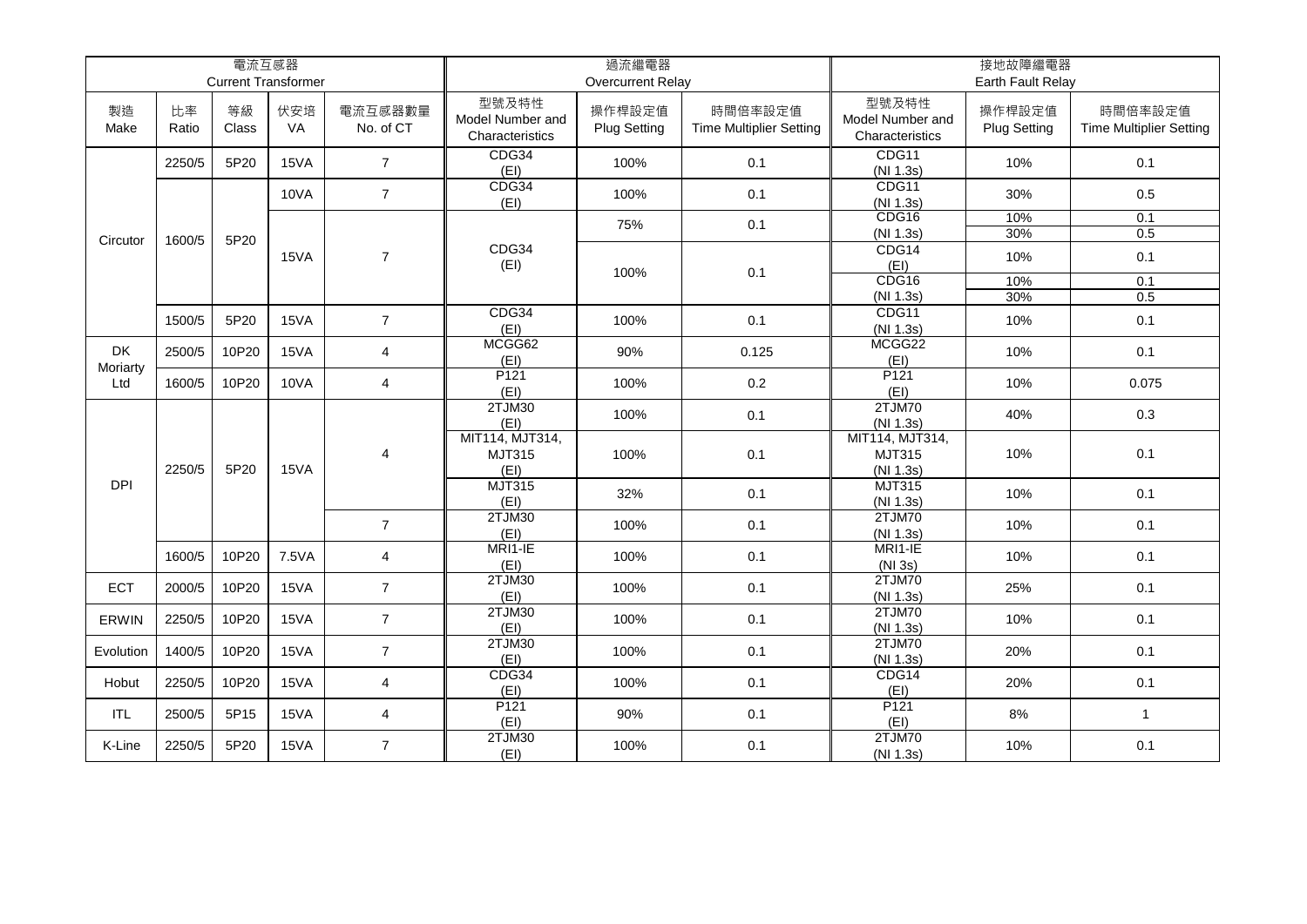|            |             | 電流互感器       | <b>Current Transformer</b> |                      |                                              | 過流繼電器<br><b>Overcurrent Relay</b> |                                           | 接地故障繼電器<br><b>Earth Fault Relav</b>          |                               |                                           |  |
|------------|-------------|-------------|----------------------------|----------------------|----------------------------------------------|-----------------------------------|-------------------------------------------|----------------------------------------------|-------------------------------|-------------------------------------------|--|
| 製造<br>Make | 比率<br>Ratio | 等級<br>Class | 伏安培<br><b>VA</b>           | 電流互感器數量<br>No. of CT | 型號及特性<br>Model Number and<br>Characteristics | 操作桿設定值<br><b>Plug Setting</b>     | 時間倍率設定值<br><b>Time Multiplier Setting</b> | 型號及特性<br>Model Number and<br>Characteristics | 操作桿設定值<br><b>Plug Setting</b> | 時間倍率設定值<br><b>Time Multiplier Setting</b> |  |
|            | 3000/5      | 5P20        | 15VA                       | $\overline{7}$       | CDG34<br>(EI)                                | 75%<br>100%                       | 0.1                                       | CDG <sub>16</sub><br>(NI 1.3s)               | 10%                           | 0.1                                       |  |
|            |             |             |                            |                      | MRI1-IE<br>(EI)                              | 100%                              | 0.1                                       | MRI1-IE<br>(NI 3s)                           | 10%                           | 0.1                                       |  |
|            |             |             |                            | 4                    | $MRI3-IE$<br>(EI)                            | 100%                              | 0.1                                       | MRI3-IE<br>(NI 3s)                           | 10%                           | 0.1                                       |  |
|            |             | 5P20        | 15VA                       |                      | <b>TM9000S</b><br>(EI)                       | 100%                              | 0.1                                       | <b>TM9000S</b><br>(NI 1.3s)                  | 10%                           | 0.1                                       |  |
|            | 2250/5      |             |                            |                      | 2TJM30<br>(EI)                               | 100%                              | 0.1                                       | 2TJM70<br>(NI 1.3s)                          | 10%                           | 0.1                                       |  |
|            |             |             |                            | $\overline{7}$       | CDG34<br>(EI)                                | 100%                              | 0.1                                       | CDG16<br>(NI 1.3s)                           | 10%                           | 0.1                                       |  |
| Kappa      |             |             |                            |                      | <b>TM9000S</b><br>(EI)                       | 100%                              | 0.1                                       | <b>TM9000S</b><br>(NI 1.3s)                  | 10%                           | 0.1                                       |  |
|            |             |             |                            |                      | 2TJM30<br>(EI)                               | 100%                              | 0.1                                       | 2TJM70<br>(NI 1.3s)                          | 10%                           | 0.1                                       |  |
|            |             | 10P20       | 15VA                       | $\overline{7}$       | CDG34<br>(EI)                                | 100%                              | 0.1                                       | CDG16<br>(NI 1.3s)                           | 10%                           | 0.1                                       |  |
|            |             |             |                            |                      | <b>TM9000S</b><br>(EI)                       | 100%                              | 0.1                                       | <b>TM9000S</b><br>(NI 1.3s)                  | 10%                           | 0.1                                       |  |
|            | 1600/5      | 5P20        | 15VA                       | $\overline{7}$       | CDG34<br>(EI)                                | 100%                              | 0.1                                       | CDG16<br>(NI 1.3s)                           | 10%                           | 0.1                                       |  |
|            | 800/5       | 5P20        | 15VA                       | $\overline{4}$       | <b>MRI3-I5E5D-M</b><br>(EI)                  | 100%                              | 0.1                                       | MRI3-I5E5D-M<br>(NI 3s)                      | 10%                           | 0.1                                       |  |
| KT         | 2250/5      | 10P20       | 15VA                       | $\overline{7}$       | 2TJM30<br>(EI)                               | 100%                              | 0.15                                      | 2TJM70<br>(NI 1.3s)                          | 20%                           | 0.5                                       |  |
|            | 1600/5      | 10P20       | 13VA                       | $\overline{7}$       | 2TJM30<br>(EI)                               | 100%                              | 0.1                                       | 2TJM70<br>(NI 1.3s)                          | 20%                           | 0.1                                       |  |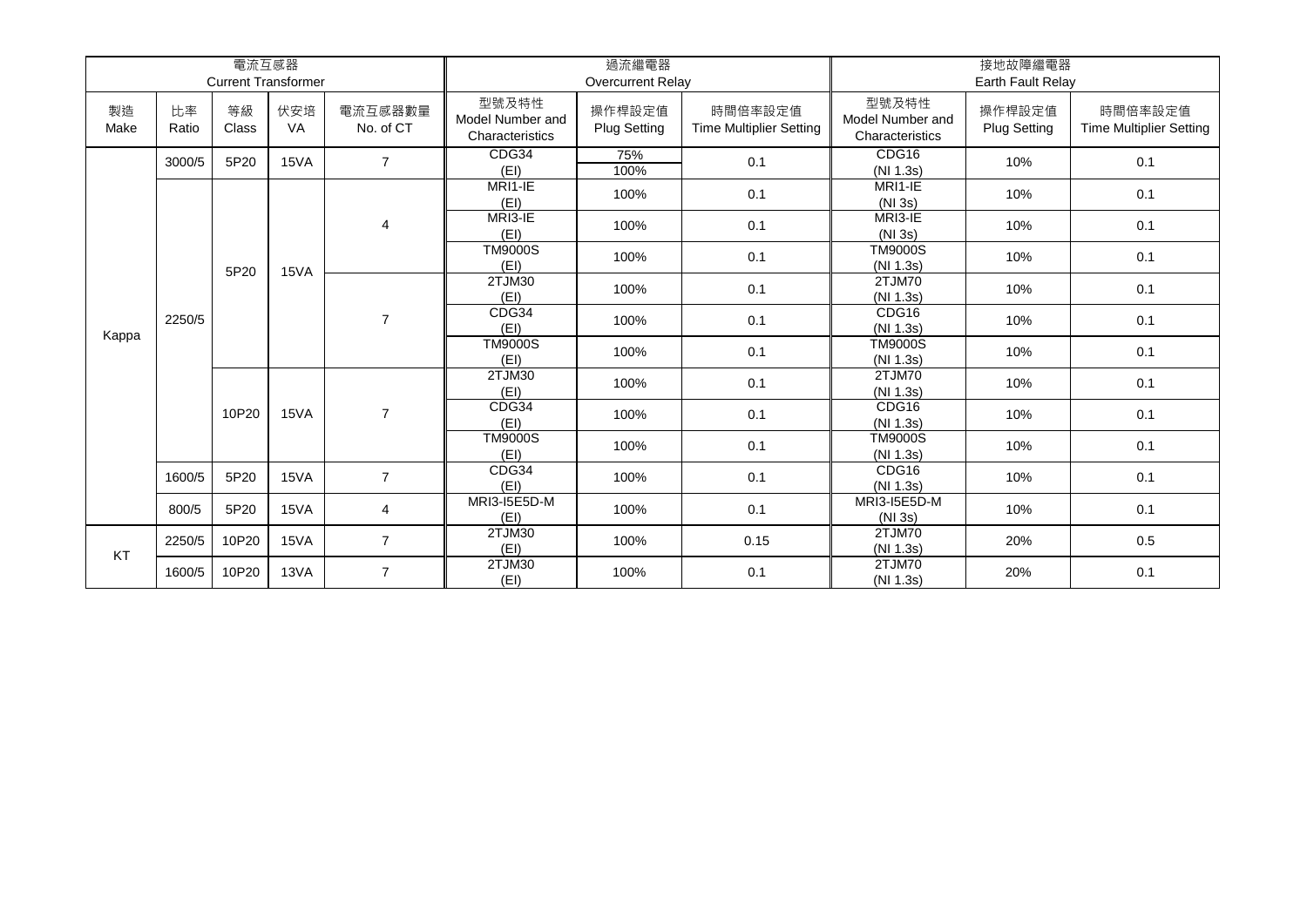|            |             | 電流互感器       |                            |                      |                                              | 過流繼電器                         |                                           | 接地故障繼電器                                      |                                                                    |                                           |  |
|------------|-------------|-------------|----------------------------|----------------------|----------------------------------------------|-------------------------------|-------------------------------------------|----------------------------------------------|--------------------------------------------------------------------|-------------------------------------------|--|
|            |             |             | <b>Current Transformer</b> |                      |                                              | Overcurrent Relay             |                                           |                                              | Earth Fault Relay                                                  |                                           |  |
| 製造<br>Make | 比率<br>Ratio | 等級<br>Class | 伏安培<br><b>VA</b>           | 電流互感器數量<br>No. of CT | 型號及特性<br>Model Number and<br>Characteristics | 操作桿設定值<br><b>Plug Setting</b> | 時間倍率設定值<br><b>Time Multiplier Setting</b> | 型號及特性<br>Model Number and<br>Characteristics | 操作桿設定值<br><b>Plug Setting</b>                                      | 時間倍率設定值<br><b>Time Multiplier Setting</b> |  |
|            |             |             |                            | $\overline{4}$       | MRI3-I5E5D-M<br>(EI)                         | 74%<br>100%                   | 0.1<br>0.06                               | MRI3-I5E5D-M<br>(NI 3s)                      | 10%                                                                | 0.15                                      |  |
|            |             | 5P20        | 15VA                       |                      | 2TJM30<br>(EI)                               | 75%<br>100%                   | 0.1                                       | 2TJM70<br>(NI 1.3s)                          | 20%<br>10%                                                         | 0.1                                       |  |
|            |             |             |                            | $\overline{7}$       | CDG34<br>(EI)                                | 100%                          | 0.1                                       | CDG11<br>(NI 1.3s)                           | 10%                                                                | 0.1                                       |  |
|            | 3000/5      |             |                            |                      | MRI3-15E5D-M<br>(EI)                         | 74%                           | 0.1                                       | MRI3-15E5D-M<br>(NI 3s)                      | 10%                                                                | 0.15                                      |  |
|            |             |             |                            | $\overline{4}$       | 2TJM30<br>(EI)                               | 75%                           | 0.1                                       | 2TJM70<br>(NI 1.3s)                          | 20%                                                                | 0.1                                       |  |
|            |             |             |                            |                      | MR <sub>11</sub>                             | 74%                           | 0.1                                       | MRI1                                         |                                                                    |                                           |  |
|            |             | 10P20       | 15VA                       |                      | (EI)                                         | 100%                          | 0.05                                      | (EI)                                         | 15%<br>0.1<br>20%<br>0.1<br>0.1<br>10%<br>0.1<br>10%<br>10%<br>0.1 |                                           |  |
|            |             |             |                            | $\overline{7}$       | 2TJM30<br>(EI)                               | 100%                          | 0.1                                       | 2TJM70<br>(NI 1.3s)                          |                                                                    |                                           |  |
|            |             |             |                            |                      | CDG34<br>(EI)                                | 75%<br>100%                   | 0.1                                       | CDG11<br>(NI 1.3s)                           |                                                                    |                                           |  |
| Nitech     | 2500/5      | 5P20        | 15VA                       | $\overline{7}$       | 2TJM30<br>(EI)                               | 75%                           | 0.1                                       | 2TJM70<br>(NI 1.3s)                          |                                                                    |                                           |  |
|            |             | 10P20       | 15VA                       | $\overline{7}$       | CDG34<br>(EI)                                | 75%                           | 0.1                                       | CDG11<br>(NI 1.3s)                           | 10%                                                                | 0.1                                       |  |
|            |             |             |                            |                      | 2TJM30<br>(EI)                               | 100%                          | 0.1                                       | 2TJM70<br>(NI 1.3s)                          | 25%                                                                | 0.1                                       |  |
|            |             |             |                            |                      | MCGG82<br>(EI)                               | 80%                           | 0.1                                       | MCGG82<br>(NI 3s)                            | 10%                                                                | 0.1                                       |  |
|            |             |             |                            |                      | MRI1-IE<br>(EI)                              | 100%                          | 0.1                                       | MRI1-IE<br>(NI 3s)                           | 10%                                                                | 0.1                                       |  |
|            | 2250/5      | 5P20        | 15VA                       | 4                    | MRI3-I5E5D-M<br>(EI)                         | 100%                          | 0.1                                       | MRI3-I5E5D-M<br>(NI 3s)                      | 10%                                                                | 0.15                                      |  |
|            |             |             |                            |                      | MRI3-IE<br>(EI)                              | 100%                          | 0.1                                       | MRI3-IE<br>(NI 3s)                           | 10%                                                                | 0.15                                      |  |
|            |             |             |                            |                      | P <sub>121</sub><br>(EI)                     | 100%                          | 0.1                                       | P <sub>121</sub><br>(NI 3s)                  | 10%                                                                | 0.1                                       |  |
|            |             |             |                            |                      | P <sub>122</sub><br>(EI)                     | 100%                          | 0.1                                       | P <sub>122</sub><br>(EI)                     | 20%                                                                | 0.1                                       |  |
|            |             |             |                            |                      | <b>TM9000s</b><br>(EI)                       | 100%                          | 0.1                                       | <b>TM9000S</b><br>(NI 3s)                    | 10%                                                                | 0.1<br>0.15                               |  |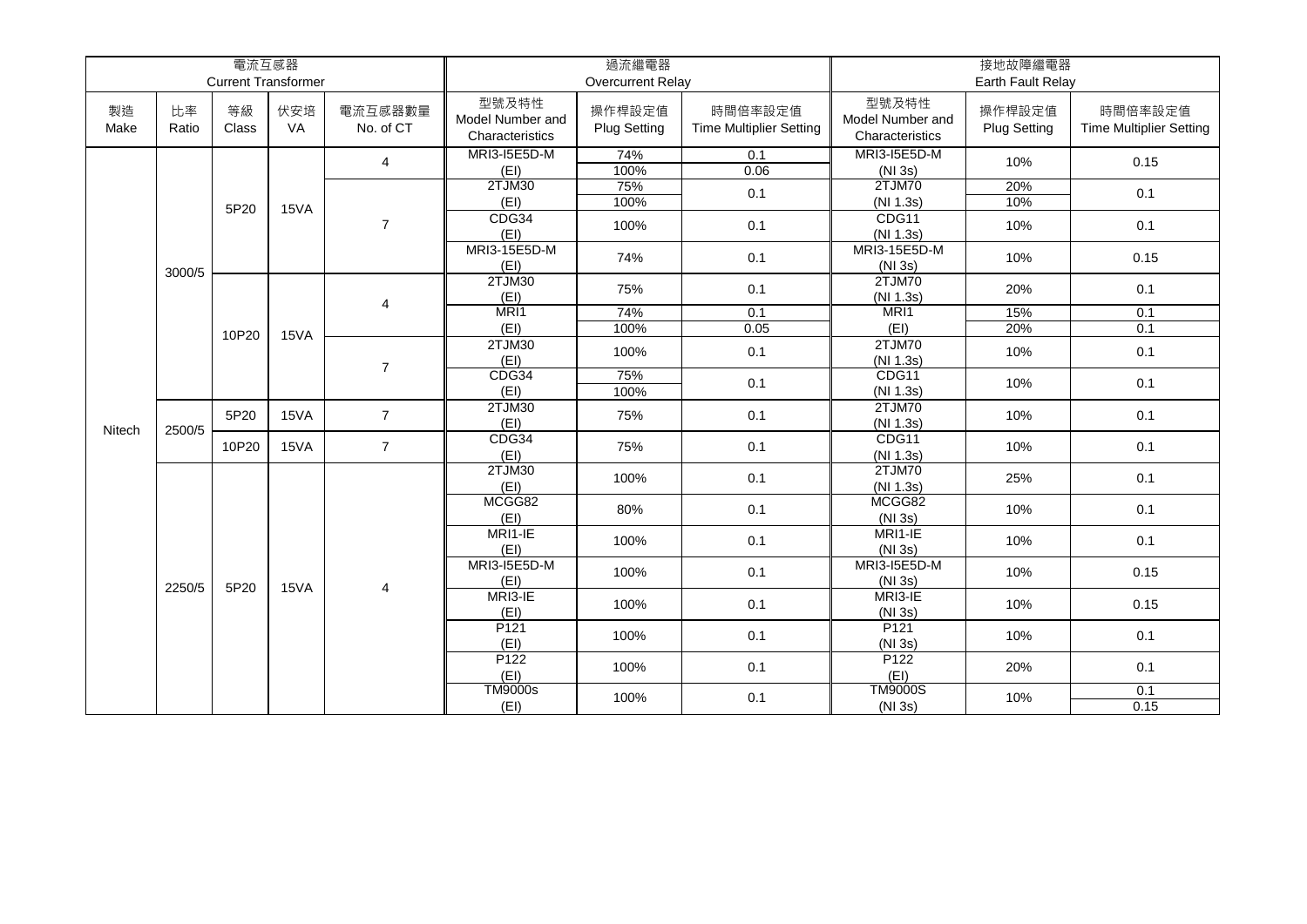|            |             | 電流互感器       |                            |                      |                                              | 過流繼電器                         |                                           | 接地故障繼電器                                      |                                 |                                           |  |
|------------|-------------|-------------|----------------------------|----------------------|----------------------------------------------|-------------------------------|-------------------------------------------|----------------------------------------------|---------------------------------|-------------------------------------------|--|
|            |             |             | <b>Current Transformer</b> |                      |                                              | Overcurrent Relay             |                                           |                                              | Earth Fault Relay               |                                           |  |
| 製造<br>Make | 比率<br>Ratio | 等級<br>Class | 伏安培<br>VA                  | 電流互感器數量<br>No. of CT | 型號及特性<br>Model Number and<br>Characteristics | 操作桿設定值<br><b>Plug Setting</b> | 時間倍率設定值<br><b>Time Multiplier Setting</b> | 型號及特性<br>Model Number and<br>Characteristics | 操作桿設定值<br><b>Plug Setting</b>   | 時間倍率設定值<br><b>Time Multiplier Setting</b> |  |
|            |             |             |                            |                      | 2TJM30<br>(EI)                               | 100%                          | 0.1                                       | 2TJM70<br>(NI 1.3s)                          | 10%<br>25%<br>30%               | 0.1                                       |  |
|            |             |             |                            |                      | CDG34<br>(EI)                                | 100%                          | 0.1                                       | CDG11<br>(NI 1.3s)                           | 10%                             | 0.1                                       |  |
|            |             |             |                            |                      | CKR-94T<br>(EI)                              | 35%<br>100%                   | 0.1                                       | CKR-94T<br>(NI 3s)                           | 50%<br>20%                      | 0.1                                       |  |
|            | 2250/5      | 5P20        | 15VA                       | $\overline{7}$       | MC40<br>(EI)                                 | 17.7%                         | 0.064                                     | 2TJM70<br>(NI 1.3s)                          | 10%                             | 0.1                                       |  |
|            |             |             |                            |                      | MRI1-IE<br>(EI)                              | 100%                          | 0.1                                       | MRI1-IE<br>(NI 3s)                           | 10%                             | 0.1                                       |  |
|            |             |             |                            |                      | MRI3-I5E5D-M                                 | 100%                          | 0.1                                       | MRI3-I5E5D-M                                 | 10%                             | 0.1                                       |  |
|            |             |             |                            |                      | (EI)                                         |                               |                                           | (NI 3s)                                      |                                 | 0.15                                      |  |
|            |             |             |                            |                      | MRI3-IE<br>(EI)                              | 100%                          | 0.1                                       | MRI3-IE<br>(NI 3s)                           | 10%                             | 0.1                                       |  |
|            |             |             |                            |                      | 2TJM30                                       | 100%                          | 0.1                                       | TJM70                                        | 25%<br>0.1<br>30%<br>0.1<br>30% |                                           |  |
|            |             |             |                            |                      | (EI)                                         |                               |                                           | (NI 1.3s)<br>CDG11                           |                                 |                                           |  |
|            |             |             |                            |                      | CDG34                                        | 100%                          | 0.1                                       | (NI 1.3s)                                    | $0.5\,$<br>30%                  |                                           |  |
| Nitech     |             |             |                            |                      | (EI)                                         |                               |                                           | CDG14<br>(EI)                                |                                 |                                           |  |
|            |             |             |                            | 4                    | CKR-83T<br>(EI)                              | 100%                          | 0.1                                       | CKR-83T<br>(EI)                              | 10%                             | 0.1                                       |  |
|            |             |             |                            |                      | MC40<br>(EI)                                 | 100%                          | 0.1                                       | MC40<br>(EI)                                 | 10%                             | 0.1                                       |  |
|            |             |             |                            |                      | MRI3-IE<br>(EI)                              | 100%                          | 0.1                                       | MRI3-IE<br>(NI 3s)                           | 10%                             | 0.1                                       |  |
|            | 2250/5      | 10P20       | 15VA                       |                      | <b>TM9000S</b><br>(EI)                       | 100%                          | 0.1                                       | <b>TM9000S</b><br>(NI 1.3s)                  | 30%                             | 0.1                                       |  |
|            |             |             |                            |                      | 2TJM30<br>(EI)                               | 100%                          | 0.1                                       | 2TJM70<br>(NI 1.3s)                          | 10%                             | 0.1                                       |  |
|            |             |             |                            |                      |                                              | 50%                           | 0.1                                       | CDG11<br>(NI 1.3s)                           | 10%                             | 0.1                                       |  |
|            |             |             |                            |                      |                                              | 75%                           | 0.1                                       |                                              | 10%                             |                                           |  |
|            |             |             |                            | $\overline{7}$       | CDG34                                        |                               |                                           | CDG11                                        | 10%                             | 0.1                                       |  |
|            |             |             |                            |                      | (EI)                                         | 100%                          | 0.1                                       | (NI 1.3s)                                    | 20%<br>25%                      |                                           |  |
|            |             |             |                            |                      |                                              |                               |                                           | CDG16<br>(NI 1.3s)                           | 10%                             | 0.1                                       |  |
|            |             |             |                            |                      | CKR-83T<br>(EI)                              | 100%                          | 0.1                                       | CKR-81T<br>(NI 3s)                           | 10%                             | 0.1                                       |  |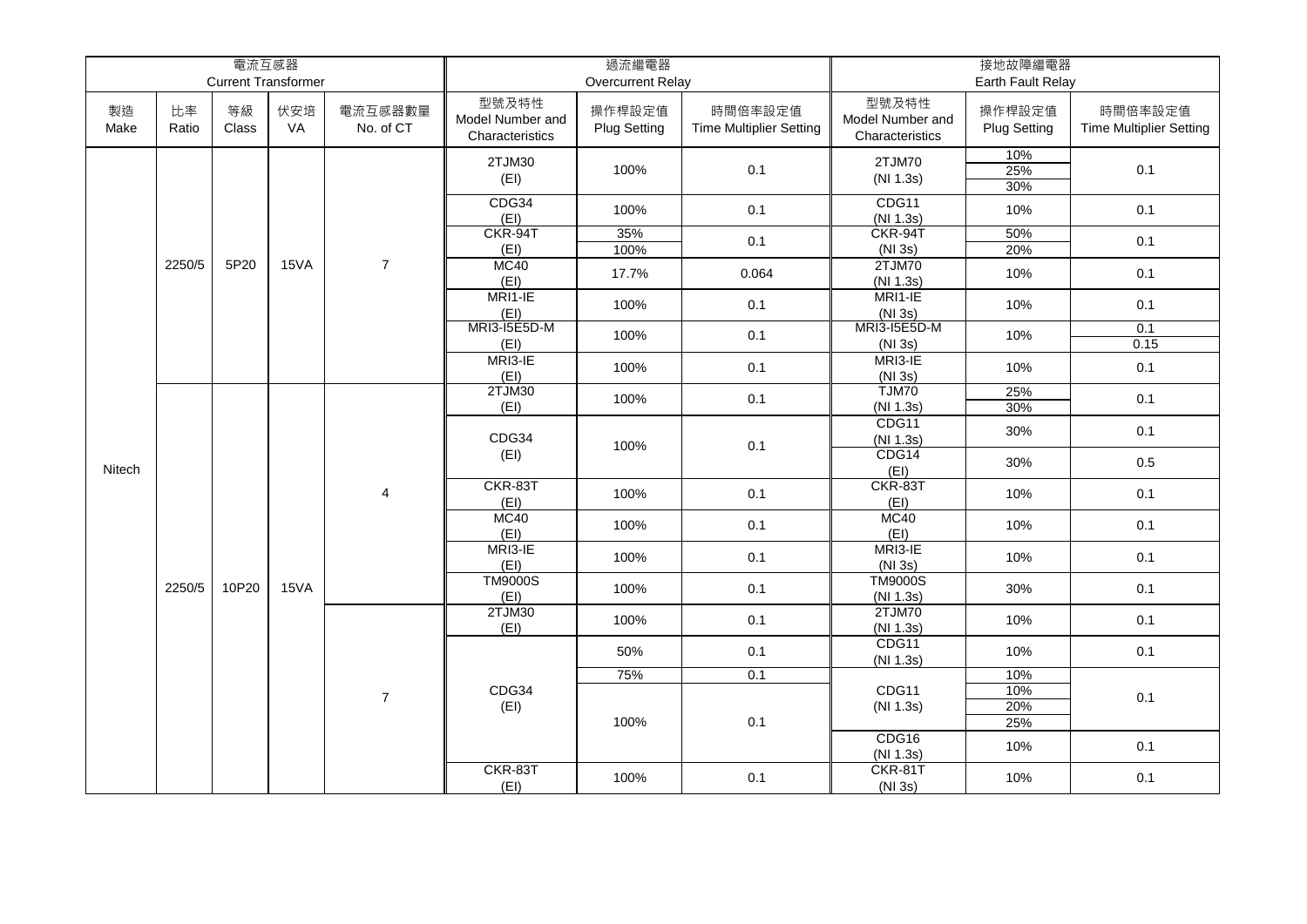|            |             | 電流互感器       |                            |                      |                                              | 過流繼電器                         |                                           | 接地故障繼電器                                               |                               |                                               |     |
|------------|-------------|-------------|----------------------------|----------------------|----------------------------------------------|-------------------------------|-------------------------------------------|-------------------------------------------------------|-------------------------------|-----------------------------------------------|-----|
|            |             |             | <b>Current Transformer</b> |                      |                                              | Overcurrent Relay             |                                           |                                                       | Earth Fault Relay             |                                               |     |
| 製造<br>Make | 比率<br>Ratio | 等級<br>Class | 伏安培<br>VA                  | 電流互感器數量<br>No. of CT | 型號及特性<br>Model Number and<br>Characteristics | 操作桿設定值<br><b>Plug Setting</b> | 時間倍率設定值<br><b>Time Multiplier Setting</b> | 型號及特性<br>Model Number and<br>Characteristics          | 操作桿設定值<br><b>Plug Setting</b> | 時間倍率設定值<br><b>Time Multiplier Setting</b>     |     |
|            | 2000/5      | 10P20       | 15VA                       | $\overline{4}$       | <b>TM9000S</b><br>(EI)                       | 90%                           | 0.1                                       | <b>TM9000S</b><br>(NI 1.3s)                           | 10%                           | 0.1                                           |     |
|            |             |             |                            | $\overline{7}$       | 2TJM30<br>(EI)                               | 75%<br>100%                   | 0.1                                       | 2TJM70<br>(NI 1.3s)                                   | 25%<br>10%                    | 0.1                                           |     |
|            |             |             |                            |                      | P122                                         | 100%                          | 0.1                                       | P <sub>122</sub><br>$\frac{\text{(El)}}{\text{P122}}$ | 10%                           | 0.1                                           |     |
|            |             |             |                            | $\overline{4}$       | (EI)                                         |                               |                                           | $\frac{(NI 3s)}{TM9000S}$                             | 10%                           | 0.1                                           |     |
|            |             |             |                            |                      | <b>TM9000S</b><br>(EI)                       | 88%<br>100%                   | 0.1                                       | (NI 1.3s)                                             | 10%                           | 0.1                                           |     |
|            |             | 5P20        | 15VA                       |                      | 2TJM30<br>(EI)                               | 100%                          | 0.1                                       | 2TJM70<br>(NI 1.3s)                                   | 10%                           | 0.1<br>0.1<br>10%<br>0.1<br>20%<br>10%<br>0.1 |     |
|            |             |             |                            | $\overline{7}$       | CDG34<br>(EI)                                |                               |                                           | CDG11<br>(NI 1.3s)                                    |                               |                                               |     |
|            |             |             |                            |                      |                                              | 100%                          | 0.1                                       | CDG14<br>(EI)                                         |                               |                                               |     |
|            |             |             |                            |                      |                                              |                               |                                           | CDG16<br>(N1.3s)                                      |                               |                                               |     |
| Nitech     |             |             |                            |                      | MRI3-I5E5D-M<br>(EI)                         | 100%                          | 0.1                                       | <b>MRI3-I5E5D-M</b><br>(NI 3s)                        | 10%                           | 0.1<br>0.15                                   |     |
|            | 1600/5      |             |                            |                      | CDG34<br>(EI)                                | 100%                          | 0.1                                       | CDG14<br>(EI)                                         | 30%                           | $0.5\,$                                       |     |
|            |             |             |                            | 4                    | MRI3-IE<br>(EI)                              | 100%                          | 0.1                                       | MRI3-IE<br>(NI 3s)                                    | 10%                           | 0.1                                           |     |
|            |             |             |                            |                      | <b>REA200</b><br>(EI)                        | 100%                          | 0.1                                       | <b>REA200</b><br>(NI 1.3)                             | 10%                           | 0.1                                           |     |
|            |             |             |                            |                      | 2TJM30<br>(EI)                               | 100%                          | 0.1                                       | 2TJM70<br>(NI 1.3s)                                   | 10%                           | 0.1                                           |     |
|            |             | 10P20       | 15VA                       |                      |                                              | 50%                           | 0.1                                       | CDG11<br>(NI 1.3s)                                    | 10%                           | 0.1                                           |     |
|            |             |             |                            |                      | CDG34<br>(EI)                                |                               |                                           | CDG11<br>(NI 1.3s)                                    | 10%<br>15%                    | 0.1                                           |     |
|            |             |             |                            | $\overline{7}$       |                                              | 100%                          | 0.1                                       | CDG16<br>(NI 1.3s)                                    | 10%<br>15%<br>20%             | 0.1                                           |     |
|            |             |             |                            |                      | MCGG82<br>(EI)                               | 100%                          | 0.1                                       | MCGG82<br>(EI)                                        | 10%                           | 0.1                                           |     |
|            |             |             |                            |                      |                                              | MRI1<br>(EI)                  | 25%                                       | 0.1                                                   | MRI1<br>(EI)                  | $5\%$                                         | 0.1 |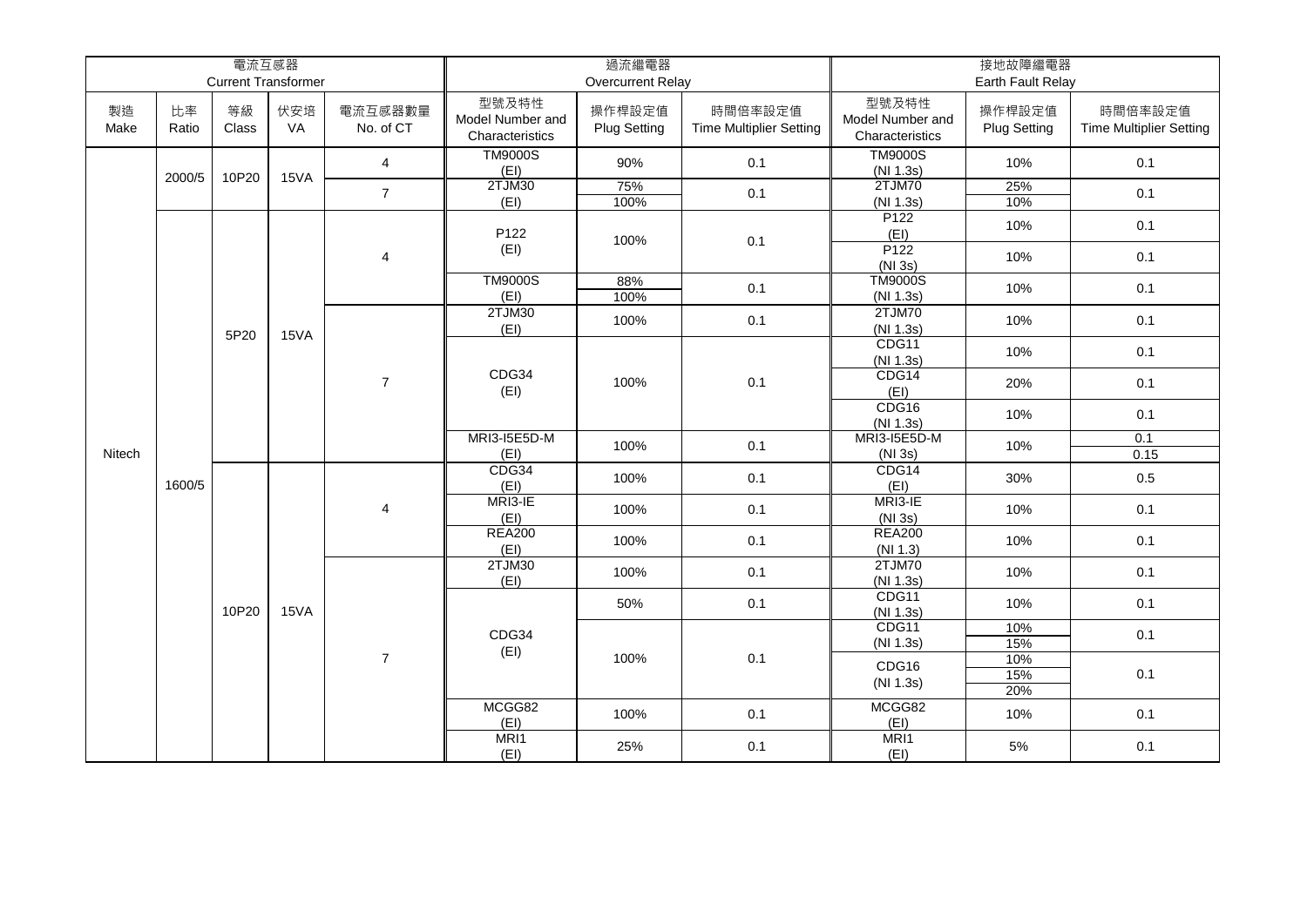|            |             | 電流互感器       | <b>Current Transformer</b> |                      |                                              | 過流繼電器<br><b>Overcurrent Relay</b> |                                           | 接地故障繼電器<br>Earth Fault Relay                                                          |                               |                                                                           |  |
|------------|-------------|-------------|----------------------------|----------------------|----------------------------------------------|-----------------------------------|-------------------------------------------|---------------------------------------------------------------------------------------|-------------------------------|---------------------------------------------------------------------------|--|
| 製造<br>Make | 比率<br>Ratio | 等級<br>Class | 伏安培<br>VA                  | 電流互感器數量<br>No. of CT | 型號及特性<br>Model Number and<br>Characteristics | 操作桿設定值<br><b>Plug Setting</b>     | 時間倍率設定值<br><b>Time Multiplier Setting</b> | 型號及特性<br>Model Number and<br>Characteristics                                          | 操作桿設定值<br><b>Plug Setting</b> | 時間倍率設定值<br><b>Time Multiplier Setting</b>                                 |  |
|            |             |             |                            |                      | 2TJM30<br>(EI)                               | 50%                               | 0.1                                       | 2TJM70<br>(NI 1.3s)                                                                   | 10%                           | 0.1                                                                       |  |
|            |             | 5P20        | 15VA                       | $\overline{7}$       | CDG34<br>(EI)                                | 100%                              | 0.1                                       | CDG11<br>(NI 1.3s)                                                                    | 10%                           | 0.1                                                                       |  |
|            |             |             |                            |                      | MRI3-IE<br>(EI)                              | 100%                              | 0.1                                       | MRI3-IE<br>(NI 3s)                                                                    | 10%                           | 0.15                                                                      |  |
|            | 1200/5      |             |                            | 4                    | <b>TM9000S</b><br>(EI)                       | 100%                              | 0.1                                       | <b>TM9000S</b><br>(NI 1.3s)                                                           | 10%                           | 0.1                                                                       |  |
|            |             | 10P20       | 15VA                       |                      | 2TJM30<br>(EI)                               | 100%                              | 0.1                                       | 2TJM70<br>0.1<br>10%<br>(NI 1.3s)<br>CDG16<br>0.3<br>10%<br>(NI 1.3s)<br>CDG11<br>10% |                               |                                                                           |  |
| Nitech     |             |             |                            | $\overline{7}$       | CDG34                                        | 100%                              | 0.1                                       |                                                                                       |                               |                                                                           |  |
|            |             |             |                            |                      | (EI)                                         |                                   |                                           | (NI 1.3s)                                                                             |                               | 0.1                                                                       |  |
|            |             | 5P20        | 15VA                       | $\overline{7}$       | 2TJM30<br>(EI)                               | 100%                              | 0.1                                       | 2TJM70<br>(NI 1.3s)                                                                   | 20%                           | 0.1                                                                       |  |
|            | 1000/5      |             |                            | 4                    | <b>TM9000S</b><br>(EI)                       | 100%                              | 0.1                                       | <b>TM9000S</b><br>(NI 1.3s)                                                           | 10%                           | 0.1                                                                       |  |
|            |             | 10P20       | 15VA                       |                      | RG-84-024d<br>(EI)                           | 100%                              | 0.1                                       | RG-84-024d<br>(NI 1.3s)                                                               | 10%                           | 0.1<br>10%<br>0.1<br>10%<br>0.1<br>10%<br>0.1<br>0.1<br>10%<br>0.1<br>10% |  |
|            |             |             |                            | $\overline{7}$       | CKR-83T<br>(EI)                              | 50%                               | 0.1                                       | CKR-83T<br>(EI)                                                                       |                               |                                                                           |  |
|            |             |             |                            |                      | 2TJM30                                       | 75%                               | 0.1                                       | 2TJM70                                                                                |                               |                                                                           |  |
|            |             | 5P20        | 15VA                       | $\overline{7}$       | (EI)                                         | 100%                              | 0.1                                       | (NI 1.3s)                                                                             |                               |                                                                           |  |
|            | 800/5       |             |                            |                      | <b>TM9000S</b><br>(EI)                       | 100%                              | 0.1                                       | <b>TM9000S</b><br>(NI 1.3s)                                                           |                               |                                                                           |  |
|            |             | 10P20       | 15VA                       | $\overline{7}$       | 2TJM30<br>(EI)                               | 100%                              | 0.1                                       | 2TJM70<br>(NI 1.3s)                                                                   |                               |                                                                           |  |
| PDL        | 2250/5      | 5P20        | 15VA                       | 4                    | 2TJM30<br>(EI)                               | 100%                              | 0.1                                       | 2TJM70<br>(NI 1.3s)                                                                   | 25%                           | 0.3                                                                       |  |
|            | 1200/5      | 10P20       | 15VA                       | $\overline{7}$       | 2TJM30<br>(EI)                               | 100%                              | 0.1                                       | 2TJM70<br>(NI 1.3s)                                                                   | 10%                           | 0.1                                                                       |  |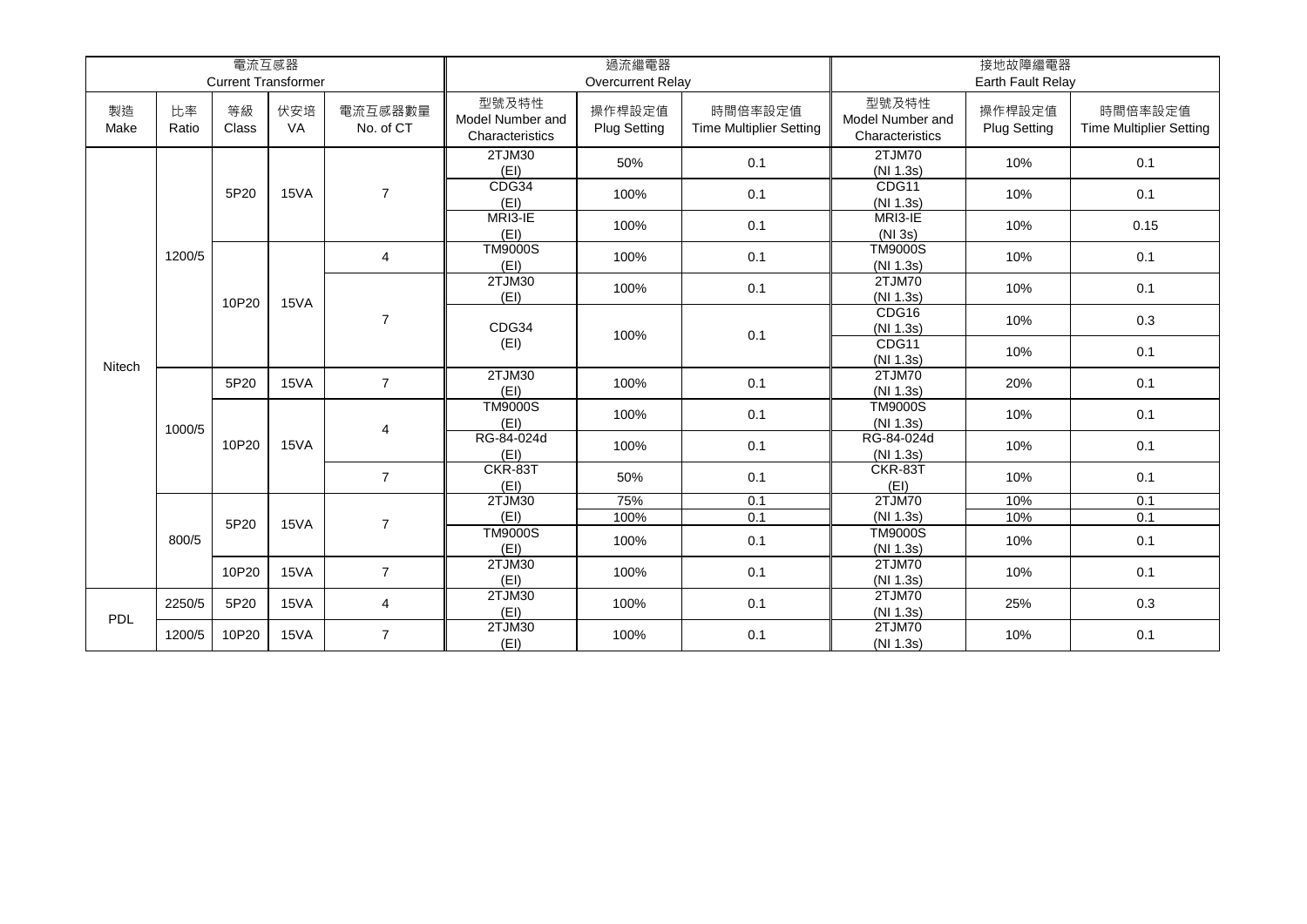|            |             | 電流互感器       |                            |                      |                                              | 過流繼電器                  |                                           |                                              | 接地故障繼電器                                                                                                                                                                                                                                                                              |                                           |                    |            |  |
|------------|-------------|-------------|----------------------------|----------------------|----------------------------------------------|------------------------|-------------------------------------------|----------------------------------------------|--------------------------------------------------------------------------------------------------------------------------------------------------------------------------------------------------------------------------------------------------------------------------------------|-------------------------------------------|--------------------|------------|--|
|            |             |             | <b>Current Transformer</b> |                      |                                              | Overcurrent Relay      |                                           |                                              |                                                                                                                                                                                                                                                                                      |                                           |                    |            |  |
| 製造<br>Make | 比率<br>Ratio | 等級<br>Class | 伏安培<br>VA                  | 電流互感器數量<br>No. of CT | 型號及特性<br>Model Number and<br>Characteristics | 操作桿設定值<br>Plug Setting | 時間倍率設定值<br><b>Time Multiplier Setting</b> | 型號及特性<br>Model Number and<br>Characteristics | 操作桿設定值<br><b>Plug Setting</b>                                                                                                                                                                                                                                                        | 時間倍率設定值<br><b>Time Multiplier Setting</b> |                    |            |  |
|            | 3200/5      | 5P20        | 15VA                       | $\overline{7}$       | CDG34<br>(EI)                                | 75%                    | 0.1                                       | CDG11<br>(NI 1.3s)                           | 10%                                                                                                                                                                                                                                                                                  | 0.1                                       |                    |            |  |
|            |             |             | 10VA                       | $\overline{7}$       | CDG34<br>(EI)                                | 100%                   | 0.1                                       | CDG11<br>(NI 1.3s)                           | 25%                                                                                                                                                                                                                                                                                  | 0.3                                       |                    |            |  |
|            |             |             |                            | $\overline{4}$       | MRI3-IE<br>(EI)                              | 100%                   | 0.07                                      | MRI3-IE<br>(NI 3s)                           | 10%                                                                                                                                                                                                                                                                                  | 0.1                                       |                    |            |  |
|            | 3000/5      | 5P20        | 15VA                       |                      | 2TJM30<br>(EI)                               | 75%<br>100%            | 0.1<br>0.1                                | 2TJM70<br>(NI 1.3s)                          | Earth Fault Relay<br>10%<br>0.1<br>0.3<br>10%<br>0.3<br>0.1<br>30%<br>0.1<br>10%<br>0.1<br>0.1<br>10%<br>25%<br>0.3<br>10%<br>0.1<br>25%<br>0.1<br>30%<br>0.3<br>0.1<br>10%<br>0.3<br>0.3<br>10%<br>0.1<br>10%<br>20%<br>0.1<br>0.1<br>10%<br>10%<br>0.1<br>0.3<br>25%<br>0.1<br>10% |                                           |                    |            |  |
|            |             |             |                            | $\overline{7}$       | CDG34                                        | 75%                    | 0.1                                       | CDG11                                        |                                                                                                                                                                                                                                                                                      |                                           |                    |            |  |
|            |             |             |                            |                      | (EI)                                         | 100%                   | 0.1                                       | (NI 1.3s)                                    |                                                                                                                                                                                                                                                                                      |                                           |                    |            |  |
|            |             |             |                            |                      | CDG34<br>(EI)                                | 100%                   | 0.1                                       | CDG11<br>(NI 1.3s)                           |                                                                                                                                                                                                                                                                                      |                                           |                    |            |  |
|            |             |             |                            | 4                    | MRI3-I5E5D-M<br>(EI)                         | 100%                   | 0.1                                       | <b>MRI3-I5E5D-M</b><br>(NI 3s)               |                                                                                                                                                                                                                                                                                      |                                           |                    |            |  |
|            |             |             |                            |                      | <b>TM9000S</b><br>(EI)                       | 100%                   | 0.1                                       | <b>TM9000S</b><br>(NI 1.3s)                  |                                                                                                                                                                                                                                                                                      |                                           |                    |            |  |
|            |             |             |                            |                      |                                              | 75%                    | 0.1                                       |                                              |                                                                                                                                                                                                                                                                                      |                                           |                    |            |  |
| QA         |             |             |                            |                      | 2TJM30                                       | 100%                   | 0.1                                       | 2TJM70                                       |                                                                                                                                                                                                                                                                                      |                                           |                    |            |  |
|            |             |             |                            |                      | (EI)                                         |                        |                                           | (NI 1.3s)                                    |                                                                                                                                                                                                                                                                                      |                                           |                    |            |  |
|            |             |             |                            |                      |                                              |                        |                                           | CDG11                                        |                                                                                                                                                                                                                                                                                      |                                           |                    |            |  |
|            |             |             | 15VA                       |                      |                                              |                        |                                           | (NI 1.3s)                                    |                                                                                                                                                                                                                                                                                      |                                           |                    |            |  |
|            | 2250/5      | 5P20        |                            |                      |                                              |                        | $\overline{7}$                            | CDG34<br>(EI)                                | 100%                                                                                                                                                                                                                                                                                 | 0.1                                       | CDG16<br>(NI 1.3s) | 10%<br>0.1 |  |
|            |             |             |                            |                      |                                              |                        |                                           | CDG14<br>(EI)                                |                                                                                                                                                                                                                                                                                      |                                           |                    |            |  |
|            |             |             |                            |                      | CSE-NEXI-201-L<br>(EI)                       | 100%                   | 0.1                                       | CSE-NEXI-201-L<br>(NI 1.3s)                  |                                                                                                                                                                                                                                                                                      |                                           |                    |            |  |
|            |             |             |                            |                      | MRI3-I5E5D-M<br>(EI)                         | 100%                   | 0.1                                       | MRI3-I5E5D-M<br>(NI 3s)                      |                                                                                                                                                                                                                                                                                      |                                           |                    |            |  |
|            |             |             |                            |                      | MRI3-IE<br>(EI)                              | 100%                   | 0.1                                       | MRI3-IE<br>(NI 3s)                           |                                                                                                                                                                                                                                                                                      |                                           |                    |            |  |
|            |             |             | 10VA                       | CDG34<br>(EI)        | 100%                                         | 0.1                    | CDG11<br>(NI 1.3s)                        |                                              |                                                                                                                                                                                                                                                                                      |                                           |                    |            |  |
|            |             |             |                            | $\overline{7}$       | MRI3-IE<br>(EI)                              | 100%                   | 0.1                                       | MRI3-IE<br>(NI 3s)                           |                                                                                                                                                                                                                                                                                      |                                           |                    |            |  |
|            |             | 10P20       | 13VA                       | $\overline{7}$       | CDG34<br>(EI)                                | 100%                   | 0.1                                       | CDG16<br>(NI 1.3s)                           |                                                                                                                                                                                                                                                                                      |                                           |                    |            |  |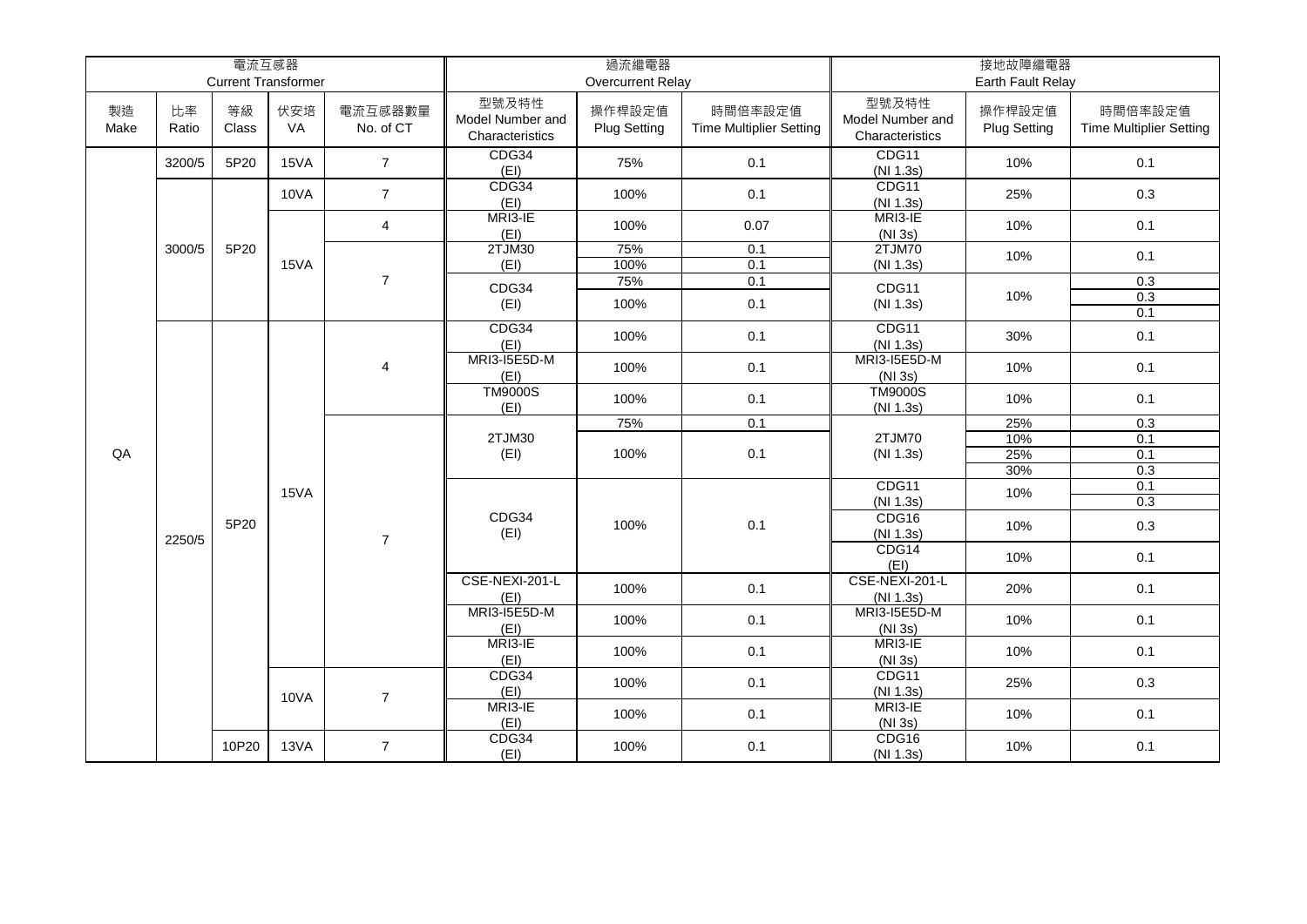|            |             | 電流互感器       | <b>Current Transformer</b> |                      |                                              | 過流繼電器<br><b>Overcurrent Relay</b> |                                           | 接地故障繼電器<br>Earth Fault Relay                 |                                                                                                                                                                                    |                                           |  |
|------------|-------------|-------------|----------------------------|----------------------|----------------------------------------------|-----------------------------------|-------------------------------------------|----------------------------------------------|------------------------------------------------------------------------------------------------------------------------------------------------------------------------------------|-------------------------------------------|--|
| 製造<br>Make | 比率<br>Ratio | 等級<br>Class | 伏安培<br>VA                  | 電流互感器數量<br>No. of CT | 型號及特性<br>Model Number and<br>Characteristics | 操作桿設定值<br><b>Plug Setting</b>     | 時間倍率設定值<br><b>Time Multiplier Setting</b> | 型號及特性<br>Model Number and<br>Characteristics | 操作桿設定值<br><b>Plug Setting</b>                                                                                                                                                      | 時間倍率設定值<br><b>Time Multiplier Setting</b> |  |
|            | 2000/5      | 5P20        | 15VA                       | $\overline{4}$       | <b>TM9000S</b><br>(EI)                       | 20%                               | 0.1                                       | <b>TM9000S</b><br>(NI 3s)                    | 10%                                                                                                                                                                                | 0.15                                      |  |
|            |             |             |                            | $\overline{7}$       | CSE-NEXI-201-L<br>(EI)                       | 40%                               | 0.1                                       | CSE-NEX1-201-L<br>(NI 1.3s)                  | 40%                                                                                                                                                                                | 0.1                                       |  |
|            |             |             | 10VA                       | $\overline{7}$       | CDG34<br>(EI)                                | 100%                              | 0.1                                       | CDG11<br>(NI 1.3s)                           | 10%                                                                                                                                                                                | 0.3                                       |  |
|            |             |             |                            | $\overline{4}$       | MRI1-IE<br>(EI)                              | 100%                              | 0.1                                       | MRI1-IE<br>(NI 3s)                           | 0.1<br>10%<br>0.1<br>10%<br>0.3<br>30%<br>0.1<br>10%<br>0.3<br>30%<br>0.5<br>0.1<br>10%<br>0.5<br>30%<br>0.1<br>10%<br>0.1<br>10%<br>0.3<br>0.3<br>10%<br>0.1<br>25%<br>10%<br>0.1 |                                           |  |
|            |             |             |                            |                      | $MRI3-IE$<br>(EI)                            | 100%                              | 0.2                                       | MRI3-IE<br>(NI 3s)                           |                                                                                                                                                                                    |                                           |  |
|            |             |             |                            |                      | 2TJM30<br>(EI)                               | 100%                              | 0.1                                       | 2TJM70<br>(NI 1.3s)                          |                                                                                                                                                                                    |                                           |  |
|            | 1600/5      | 5P20        | 15VA                       |                      |                                              |                                   |                                           |                                              | CDG11                                                                                                                                                                              |                                           |  |
| QA         |             |             |                            |                      | CDG34                                        | 100%                              | 0.1                                       | (NI 1.3s)                                    |                                                                                                                                                                                    |                                           |  |
|            |             |             |                            | $\overline{7}$       | (EI)                                         |                                   |                                           | CDG16<br>(NI 1.3s)                           |                                                                                                                                                                                    |                                           |  |
|            |             |             |                            |                      |                                              | 75%                               | 0.1                                       | CDG11<br>(NI 1.3s)                           |                                                                                                                                                                                    |                                           |  |
|            |             |             |                            |                      | MRI3-I5E5D-M<br>(EI)                         | 100%                              | 0.1                                       | MRI3-I5E5D-M<br>(NI 3s)                      |                                                                                                                                                                                    |                                           |  |
|            |             |             |                            |                      | 2TJM30<br>(EI)                               | 100%                              | 0.1                                       | 2TJM70<br>(NI 1.3s)                          |                                                                                                                                                                                    |                                           |  |
|            | 1500/5      | 5P20        | 15VA                       | $\overline{7}$       | CDG34<br>(EI)                                | 100%                              | 0.1                                       | CDG11<br>(NI 1.3s)                           |                                                                                                                                                                                    |                                           |  |
|            | 1200/5      | 5P20        | 15VA                       |                      | 2TJM30<br>(EI)                               | 100%                              | 0.1                                       | 2TJM70<br>(NI 1.3s)                          |                                                                                                                                                                                    |                                           |  |
|            |             |             |                            |                      | $\overline{7}$                               | CDG34<br>(EI)                     | 100%                                      | 0.1                                          | CDG11<br>(NI 1.3s)                                                                                                                                                                 |                                           |  |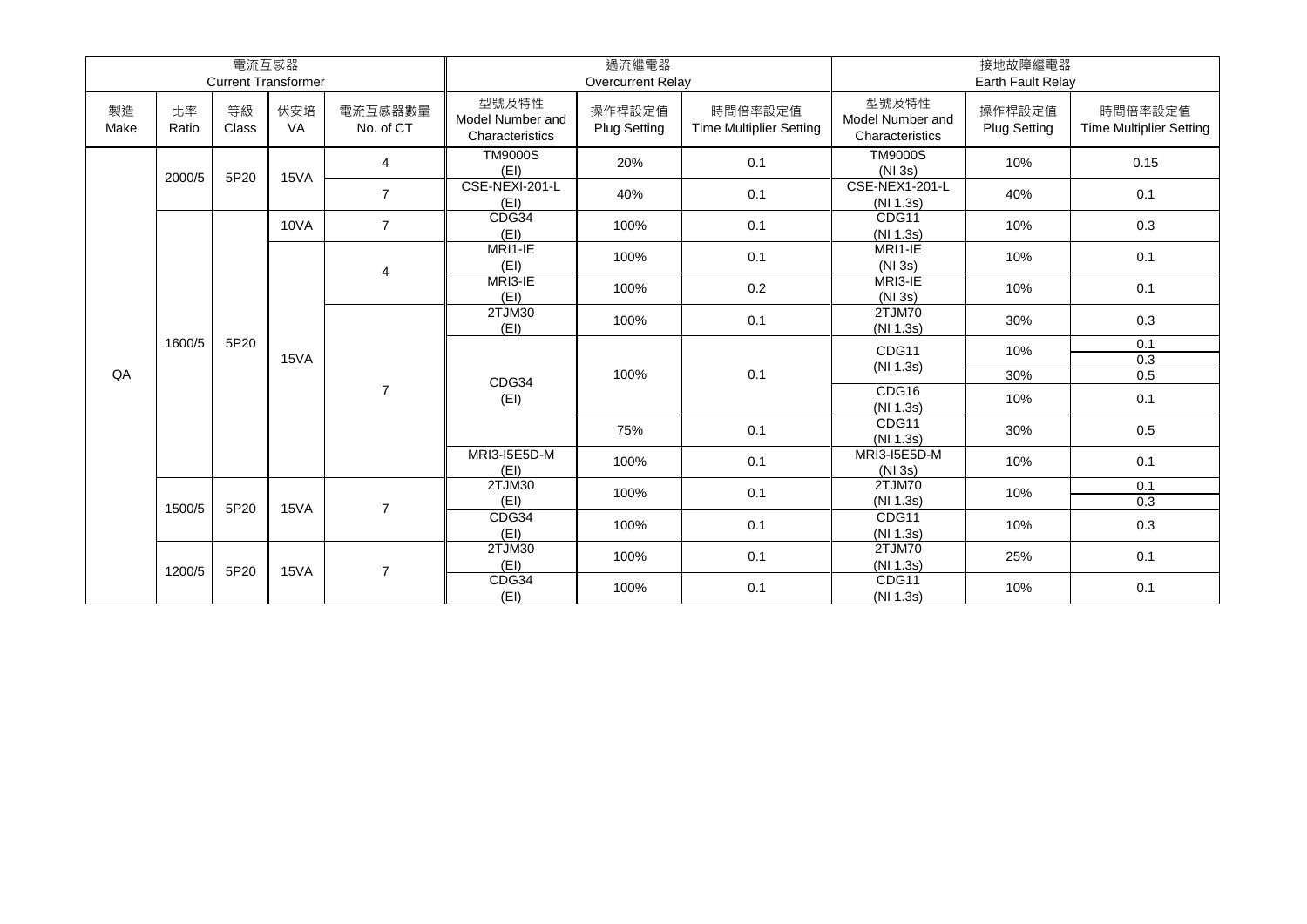|             |             | 電流互感器              | <b>Current Transformer</b> |                      |                                              | 過流繼電器<br>Overcurrent Relay    |                                           | 接地故障繼電器<br>Earth Fault Relay                 |                               |                                                                                                |    |
|-------------|-------------|--------------------|----------------------------|----------------------|----------------------------------------------|-------------------------------|-------------------------------------------|----------------------------------------------|-------------------------------|------------------------------------------------------------------------------------------------|----|
| 製造<br>Make  | 比率<br>Ratio | 等級<br><b>Class</b> | 伏安培<br>VA                  | 電流互感器數量<br>No. of CT | 型號及特性<br>Model Number and<br>Characteristics | 操作桿設定值<br><b>Plug Setting</b> | 時間倍率設定值<br><b>Time Multiplier Setting</b> | 型號及特性<br>Model Number and<br>Characteristics | 操作桿設定值<br><b>Plug Setting</b> | 時間倍率設定值<br><b>Time Multiplier Setting</b>                                                      |    |
|             |             |                    |                            | $\overline{4}$       | <b>TM9000S</b><br>(EI)                       | 100%                          | 0.1                                       | <b>TM9000S</b><br>(NI 1.3s)                  | 10%                           | 0.1                                                                                            |    |
|             | 1000/5      | 5P20               | 15VA                       |                      | CDG34                                        | 100%                          | 0.1                                       | CDG11<br>(NI 1.3s)                           | 10%                           | 0.1<br>0.3<br>0.1<br>0.1<br>0.1<br>0.1<br>0.1<br>0.1<br>0.1<br>0.1<br>0.1<br>0.1<br>0.1<br>0.1 |    |
|             |             |                    |                            | $\overline{7}$       | (EI)                                         |                               |                                           | CDG16<br>(NI 1.3s)                           | 10%                           |                                                                                                |    |
| QA          |             |                    |                            |                      | 2TJM30<br>(EI)                               | 100%                          | 0.1                                       | 2TJM70<br>(NI 1.3s)                          | 10%                           |                                                                                                |    |
|             |             |                    | 13VA                       | $\overline{7}$       | CDG34<br>(EI)                                | 100%                          | 0.1                                       | CDG16<br>(NI 1.3s)                           | 10%                           |                                                                                                |    |
|             | 800/5       | 5P20               | 15VA                       | $\overline{7}$       | 2TJM30                                       | 100%                          | 0.1                                       | 2TJM10<br>(NI 3s)                            | 30%                           |                                                                                                |    |
|             |             |                    |                            |                      | (EI)                                         |                               |                                           | 2TJM70<br>(NI 1.3s)                          | 25%                           |                                                                                                |    |
|             |             | 10P20              | 13VA                       | $\overline{7}$       | 2TJM30<br>(EI)                               | 100%                          | 0.1                                       | 2TJM70<br>(NI 1.3s)                          | 10%                           |                                                                                                |    |
|             |             |                    |                            |                      | 2TJM30<br>(EI)                               | 100%                          | 0.1                                       | 2TJM70<br>(NI 1.3s)                          | 30%                           |                                                                                                |    |
|             |             |                    |                            | 4                    | MRI3-IE<br>(EI)                              | 50%<br>72%<br>100%            | 0.1<br>0.06<br>0.06                       | MRI3-IE<br>(NI 3s)                           | 10%                           |                                                                                                |    |
|             |             |                    |                            |                      | <b>TM9000S</b><br>(EI)                       | 100%                          | 0.1                                       | <b>TM9000S</b><br>(NI 1.3s)                  | 2%<br>5%                      |                                                                                                |    |
| <b>SEMS</b> | 2250/5      | 10P20              | 15VA                       |                      | 2TJM30<br>(EI)                               | 100%                          | 0.1                                       | 2TJM70<br>(NI 1.3s)                          | 10%                           |                                                                                                |    |
|             |             |                    |                            |                      | CDG34                                        |                               | 0.1                                       | CDG11<br>(NI 1.3s)                           | 10%                           |                                                                                                |    |
|             |             |                    |                            |                      | $\overline{7}$                               | (EI)                          | 100%                                      |                                              | CDG16<br>(NI 1.3s)            | 10%                                                                                            |    |
|             |             |                    |                            |                      |                                              |                               | MRI3-IE                                   | 60%                                          | 0.1                           | MRI3-IE                                                                                        | 7% |
|             |             |                    |                            |                      | (EI)                                         | 100%                          | 0.06                                      | (NI 3s)                                      | 10%                           |                                                                                                |    |